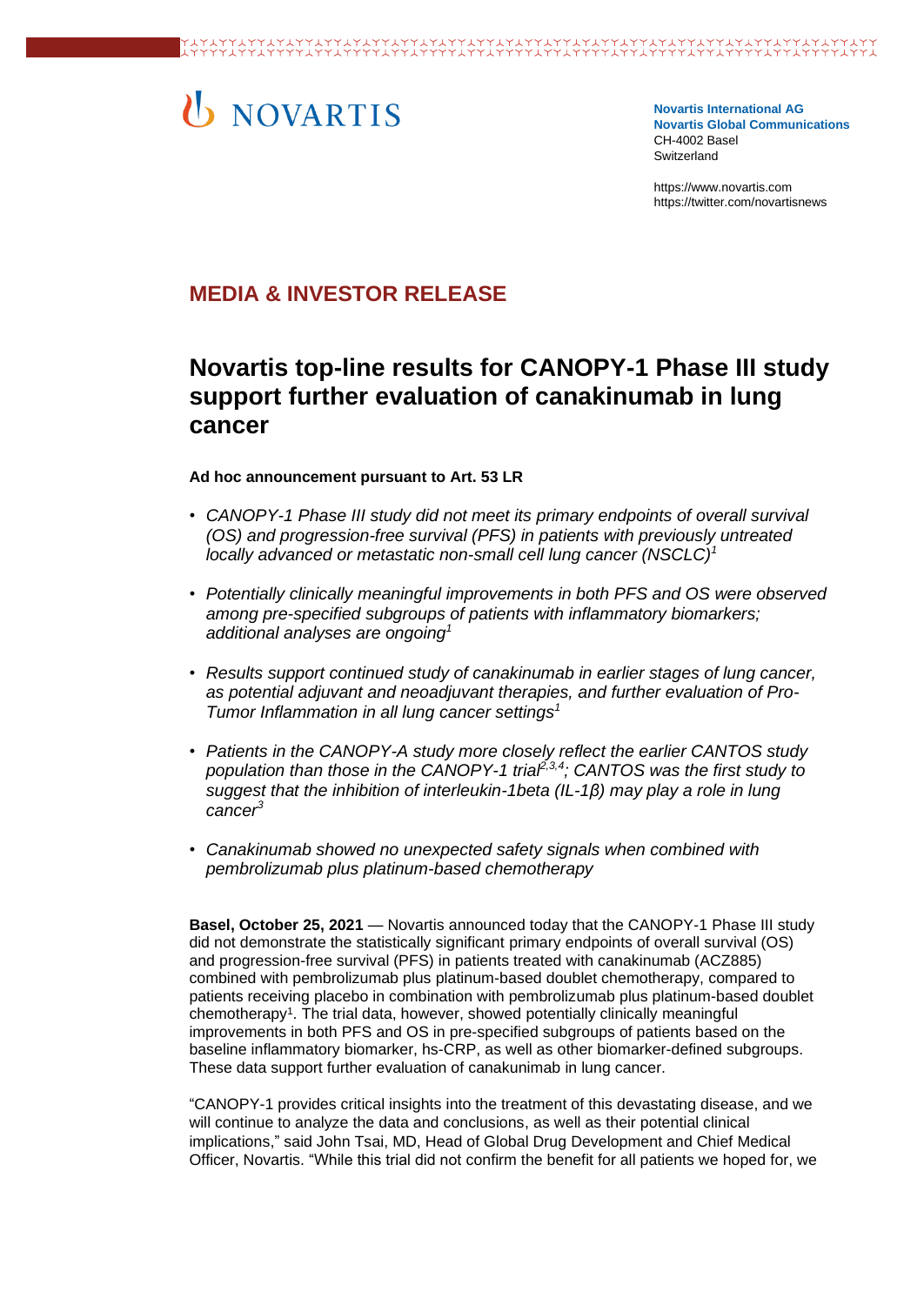are energized by the overall CANOPY-1 findings as they support our commitment to continue studying canakinumab in lung cancer. We share our gratitude and thanks to the CANOPY-1 study patients and clinical investigators for their partnership."

Novartis and investigators are collaborating on further data analysis and will present the full dataset at an upcoming medical meeting. The company is continuing with the evaluation of canakinumab in lung cancer, and is applying findings to the overall lung cancer development plan.

The comprehensive CANOPY clinical trial program continues with CANOPY-A, a Phase III study investigating canakinumab as an adjuvant therapy (after surgery)<sup>2</sup>, and CANOPY-N, a Phase II study in the neoadjuvant setting (before surgery)<sup>[5](#page-3-4)</sup>. Enrollment for both trials is ongoing<sup>[2,5](#page-3-4)</sup>. Patients in the CANOPY-A trial more closely reflect the earlier CANTOS study population than those in the CANOPY-1 trial<sup>[2,](#page-3-1)[3,](#page-3-2)[4](#page-3-3)</sup>. CANTOS was the first study to show that blocking the IL-1β inflammatory signal may potentially reduce lung cancer's incidence and mortality<sup>3</sup>[.](#page-3-2)

Canakinumab is a potential first-in-class interleukin-1beta (IL-1β) inhibitor of the Pro-Tumor Inflammation (PTI) pathway in NS[C](#page-3-5)LC $<sup>6</sup>$ . PTI, which enables tumor development by driving</sup> cancer-causing processes and suppressing anti-tumor immune responses, is one of the potential hallmarks of cancer and targets in NSCLC<sup>[3,6](#page-3-2)</sup>. Novartis is developing other potential PTI pathway inhibitors, which are at various stages of development, including gevokizumab<sup>[7,](#page-3-6)[8](#page-3-7)</sup>.

#### **About canakinumab (ACZ885)**

Canakinumab is a human monoclonal antibody that binds with high affinity and selectivity to human interleukin-1beta (IL-1β) and neutralizes IL-1β activity by blocking its interaction with its receptors<sup>[9,](#page-3-8)[10](#page-3-9)</sup>. By neutralizing IL-1β, preliminary evidence suggests that canakinumab may inhibit Pro-Tumor Inflammation (PTI) to 1) enhance anti-tumor immune response; 2) reduce tumor cell proliferation, survival, and invasiveness; and 3) impair angiogenesis<sup>[11](#page-3-10)</sup>. PTI enables tumor development by driving cancer-causing processes and suppressing anti-tumor immune  $r$ esponses<sup>[3,](#page-3-2)[6](#page-3-5)</sup>. Canakinumab is a potential first-in-class IL-1 $\beta$  inhibitor of the PTI pathway in NSCLC<sup>[6](#page-3-5)</sup>.

## **About the CANOPY program**

Novartis launched the CANOPY study program after observing significantly lower than expected rates of lung cancer mortality among patients in the Phase III cardiovascular CANTOS trial. The CANTOS trial evaluated canakinumab as a secondary prevention measure for cardiovascular events in patients following a heart attack $3.11$  $3.11$ . Patients in the CANTOS trial also were at high risk for inflammatory cancers, like lung cancer, due to advanced age, smoking history, and other clinical risk factors<sup>[3](#page-3-2)[,11](#page-3-10)</sup>. Based on these findings, Novartis launched three large-scale, randomized, Phase III clinical trials and a Phase II clinical trial to investigate canakinumab as a potential treatment option in non-small cell lung cancer (NSCLC).

- **CANOPY-A (NCT03447769)** is a double-blind, placebo-controlled Phase III trial studying canakinumab in the adjuvant setting following surgical resection and cisplatin-based chemotherapy, if required<sup>2</sup>. The adjuvant study is designed to determine if treatment with canakinumab can prevent cancer relapse<sup>2</sup>.
- **CANOPY-N (NCT03968419)** is a Phase II neoadjuvant trial evaluating canakinumab either as monotherapy or in combination with pembrolizumab among patients with resectable NSCLC prior to their planned surgery<sup>[5](#page-3-4)</sup>.
- **CANOPY-1 (NCT03631199)** was a double-blind, placebo-controlled Phase III trial evaluating canakinumab as a first-line treatment for locally advanced or metastatic NSCLC in combination with pembrolizumab and platinum-based doublet chemotherapy[4](#page-3-3) . As reported today, the trial did not met its primary endpoints of overall survival (OS) and progression-free survival (PFS)<sup>1</sup>.
- **CANOPY-2 (NCT03626545**) was a double-blind, placebo-controlled Phase III trial investigating the role of canakinumab in combination with the chemotherapy agent docetaxel in second- or third-line therapy versus docetaxel alone in NSCLC<sup>[12](#page-3-11)</sup>. In March 2021, Novartis announced that the trial did not meet its primary endpoint,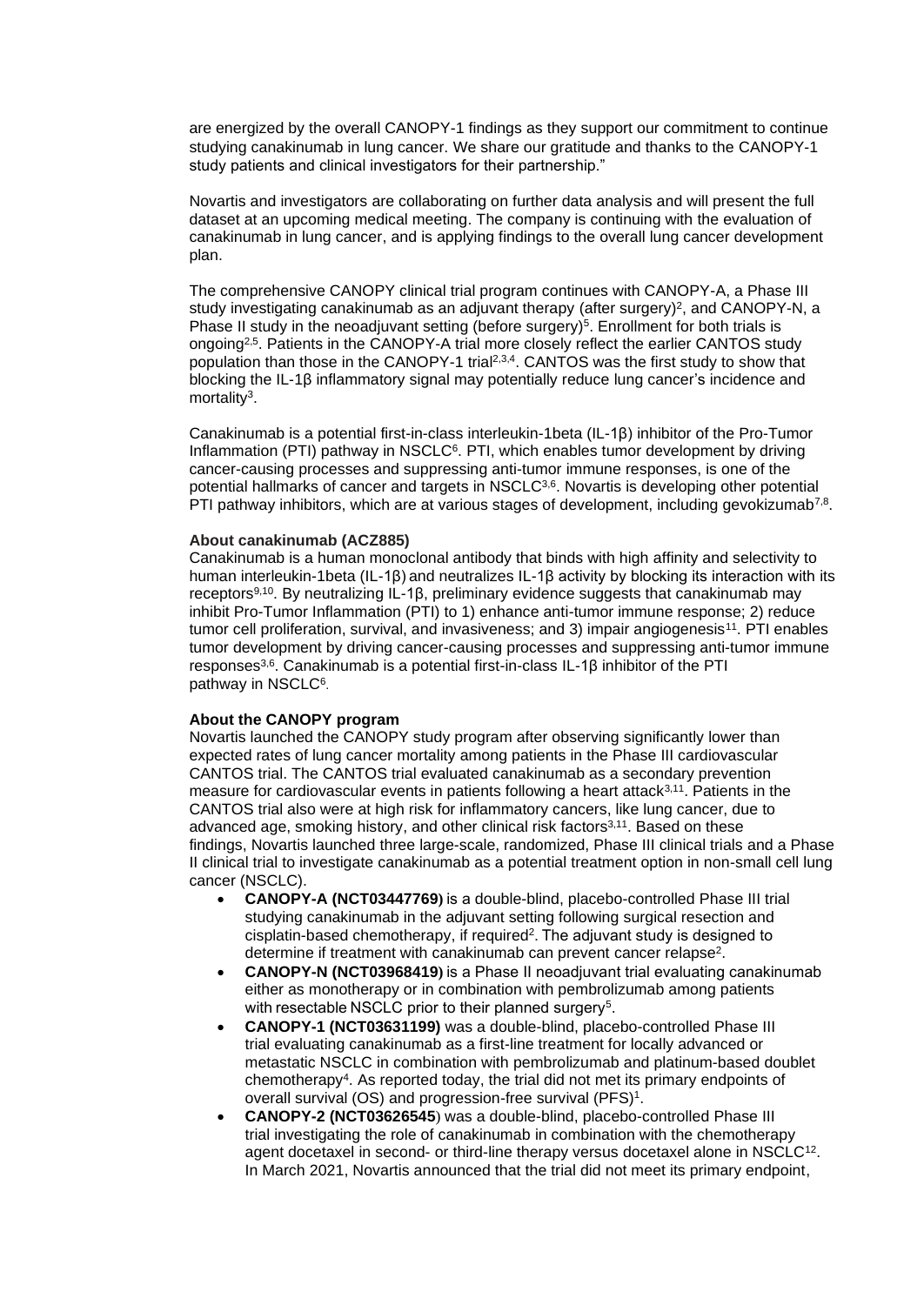and data were presented at the European Society of Medical Oncology (ESMO) 2021 Congress<sup>[13](#page-3-12)</sup>.

#### **Novartis and lung cancer**

Lung cancer is one of the most common cancers worldwide, accounting for more than 2 million new cases diagnosed each year<sup>[14](#page-3-13)</sup>. More people die of lung cancer every year than any other cancer[14](#page-3-13). There are two main types of lung cancer—small cell lung cancer (SCLC) and non-small cell lung cancer (NSCLC)<sup>[15](#page-3-14)</sup>. NSCLC accounts for approximately 85% of lung cancer diagnoses<sup>[14,](#page-3-13)[16](#page-3-15)</sup>.

Novartis is committed to working with the scientific and medical communities to reimagine the treatment of lung cancer and pursue advances in medicine that could extend the survival of people living with lung cancer. With one of the most diverse lung cancer development programs in the industry, Novartis is: developing experimental therapies that block cancer growth; learning more about ways to activate the body's immune system; increasing understanding of the relationship between chronic inflammation and tumor growth and progression; and exploring the potential for advanced nuclear medicine to fight the disease. As part of this continuing and broad commitment to targeting lung cancer, data from CANOPY-1 will be evaluated and used to inform canakinumab's future development program, including potential combination studies with tislelizumab.

#### **Disclaimer**

This press release contains forward-looking statements within the meaning of the United States Private Securities Litigation Reform Act of 1995. Forward-looking statements can generally be identified by words such as "potential," "can," "will," "plan," "could," "expect," "committed," "investigational," "continues," "ongoing," "exploring," "to develop," "potentially," "hope," "investigating," "enables," "to determine," "evaluating," "committed," "developing," "learning," "continuing," "commitment," "further evaluation," "collaborating," or similar terms, or by express or implied discussions regarding potential marketing approvals, new indications or labeling for canakinumab alone or in combination with other treatments, or regarding potential future revenues from canakinumab alone or in combination with other treatments. You should not place undue reliance on these statements. Such forward-looking statements are based on our current beliefs and expectations regarding future events,and are subject to significant known and unknown risks and uncertainties. Should one or more of these risks or uncertainties materialize, or should underlying assumptions prove incorrect, actual results may vary materially from those set forth in the forward-looking statements. There can be no guarantee that canakinumab, alone or in combination with other treatments, will be submitted or approved for sale or for any additional indications or labeling in any market, or at any particular time. Nor can there be any guarantee that canakinumab, alone or in combination with other treatments, will be commercially successful in the future. In particular, our expectations regarding canakinumab, alone or in combination with other treatments, could be affected by, among other things, the uncertainties inherent in research and development, including clinical trial results and additional analysis of existing clinical data; regulatory actions or delays or government regulation generally; global trends toward health care cost containment, including government, payor and general public pricing and reimbursement pressures and requirements for increased pricing transparency; our ability to obtain or maintain proprietary intellectual property protection; the particular prescribing preferences of physicians and patients; general political, economic and business conditions, including the effects of and efforts to mitigate pandemic diseases such as COVID-19; safety, quality, data integrity or manufacturing issues; potential or actual data security and data privacy breaches, or disruptions of our information technology systems, and other risks and factors referred to in Novartis AG's current Form 20-F on file with the US Securities and Exchange Commission. Novartis is providing the information in this press release as of this date and does not undertake any obligation to update any forward-looking statements contained in this press release as a result of new information, future events or otherwise.

#### **About Novartis**

Novartis is reimagining medicine to improve and extend people's lives. As a leading global medicines company, we use innovative science and digital technologies to create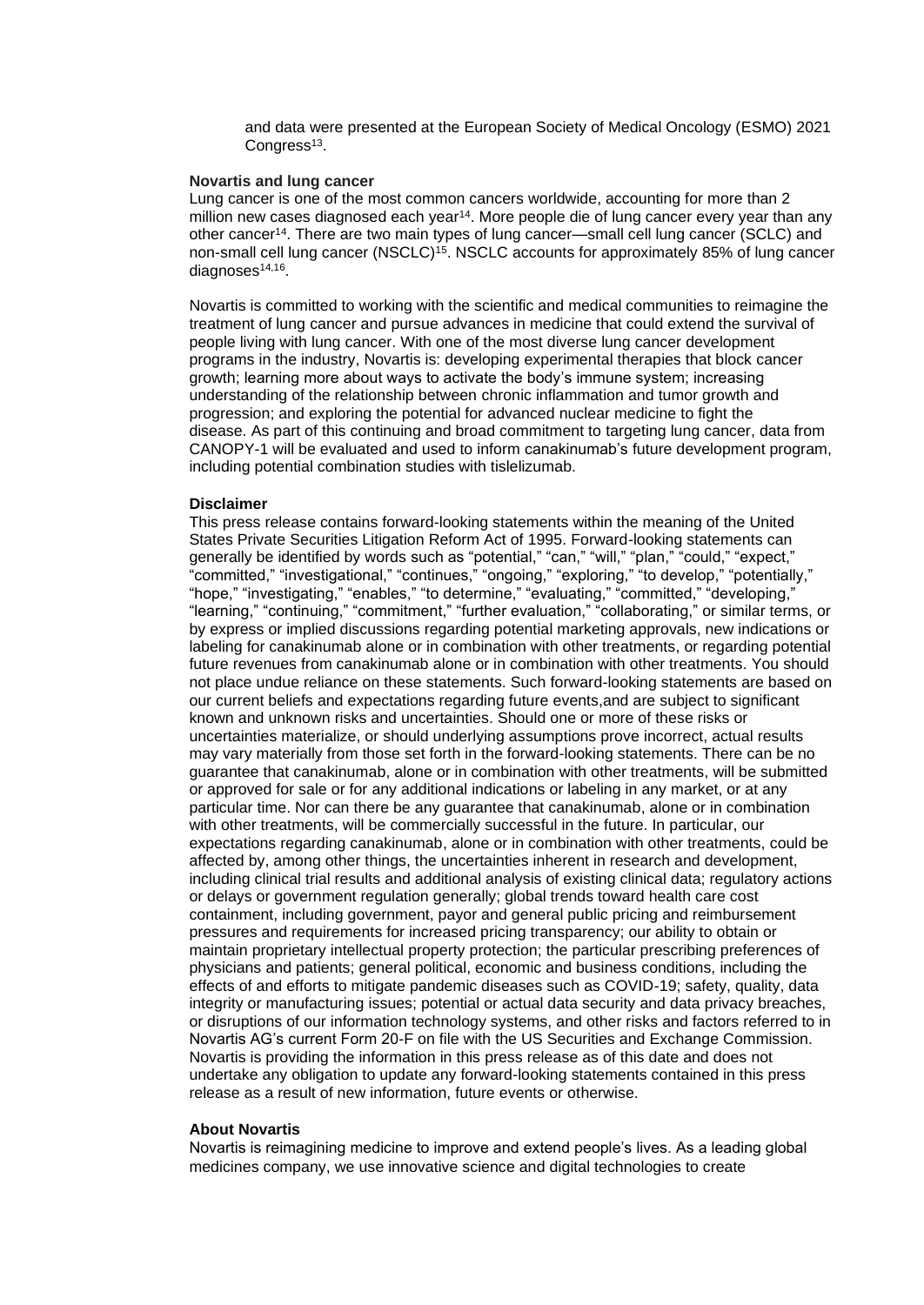transformative treatments in areas of great medical need. In our quest to find new medicines, we consistently rank among the world's top companies investing in research and development. Novartis products reach nearly 800 million people globally and we are finding innovative ways to expand access to our latest treatments. About 109,000 people of more than 140 nationalities work at Novartis around the world. Find out more at https://www.novartis.com.

Novartis is on Twitter. Sign up to follow @Novartis at **<https://twitter.com/novartisnews>** For Novartis multimedia content, please visit **https:/[/www.novartis.com/news/media-library](http://www.novartis.com/news/media-library)** For questions about the site or required registration, please contact [media.relations@novartis.com](mailto:media.relations@novartis.com)

#### **References**

- <span id="page-3-0"></span>1. Novartis Data on File
- <span id="page-3-1"></span>2. ClinicalTrials.gov. Brief Title: Study of Efficacy and Safety of Canakinumab as Adjuvant Therapy in Adult Subjects With Stages AJCC/UICC v. 8 II-IIIA and IIIB (T>5cm N2) Completely Resected Non-small Cell Lung Cancer Acronym: CANOPY-A (Canopy-A). Available at: https://www.clinicaltrials.gov/ct2/show/NCT03447769. Accessed on September 10, 2021.
- <span id="page-3-2"></span>3. Ridker PM, Thuren T, Zalewski A, et al. Interleukin-1β inhibition and the prevention of recurrent cardiovascular events: rationale and design of the Canakinumab Anti-inflammatory Thrombosis Outcomes Study (CANTOS). Am Heart J. 2011;162:597–605.
- <span id="page-3-3"></span>4. ClinicalTrials.gov. Study of Efficacy and Safety of Pembrolizumab Plus Platinum-based Doublet Chemotherapy With or Without Canakinumab in Previously Untreated Locally Advanced or Metastatic Non-squamous and Squamous NSCLC Subjects (CANOPY-1). Available at[: https://clinicaltrials.gov/ct2/show/NCT03631199.](https://clinicaltrials.gov/ct2/show/NCT03631199)  Accessed on September 10, 2021.
- <span id="page-3-4"></span>5. ClinicalTrials.gov. A Randomized, Open-label, Phase II Study of Canakinumab or Pembrolizumab as Monotherapy or in Combination as Neoadjuvant Therapy in Subjects With Resectable Non-small Cell Lung Cancer (CANOPY-N). Available at[: https://clinicaltrials.gov/ct2/show/NCT03968419.](https://clinicaltrials.gov/ct2/show/NCT03968419) Accessed on September 10, 2021.
- <span id="page-3-5"></span>6. Lu H, Ouyang W, Huang C. Inflammation, a key event in cancer development. *Mol Cancer Res*. 2006;4(4):221- 233.
- <span id="page-3-6"></span>7. ClinicalTrials.gov. Gevokizumab With Standard of Care Anti-cancer Therapies for Metastatic Colorectal, Gastroesophageal, and Renal Cancers. Available at: [https://clinicaltrials.gov/ct2/show/NCT03798626.](https://clinicaltrials.gov/ct2/show/NCT03798626) Accessed September 10, 2021.
- <span id="page-3-7"></span>8. Jayaraman. P. Targeting IL-1β pathway for cancer immunotherapy. Proceedings of the AACR-NCI-EORTC International Conference on Molecular Targets and Cancer Therapeutics; 2019 Oct 26-30.
- <span id="page-3-8"></span>9. Dhimolea E, mAbs 2010;2:3–13; 3. Ilaris [Prescribing Information T2016-102].
- <span id="page-3-9"></span>10. Rondeau JM, Ramage P, Zurini M, Gram H. The molecular mode of action and species specificity of canakinumab, a human monoclonal antibody neutralizing IL-1β. MAbs. 2015;7(6):1151-1160.
- <span id="page-3-10"></span>11. Novartis data on file: Clinical Trial Protocol CACZ885M2301.
- <span id="page-3-11"></span>12. ClinicalTrials.gov. Phase III Study Evaluating Efficacy and Safety of Canakinumab in Combination With Docetaxel in Adult Subjects With Non-small Cell Lung Cancers as a Second or Third Line Therapy (CANOPY-2). Available at: https://clinicaltrials.gov/ct2/show/NCT03626545. Accessed on September 10, 2021.
- <span id="page-3-12"></span>13. Paz-Ares, L. Canakinumab (CAN) + docetaxel (DTX) for the second- or third-line (2/3L) treatment of advanced non-small cell lung cancer (NSCLC): CANOPY-2 phase III results. European Society of Clinical Oncology 2021. Oral Presentation.
- <span id="page-3-13"></span>14. World Health Organization. Cancer. Available at: https://www.who.int/news-room/fact-sheets/detail/cancer. Accessed on September 10, 2021.
- <span id="page-3-14"></span>15. Lemjabbar-Alaoui H, Hassan O, Yang UW, et al. Lung cancer: biology and treatment options. *Biochim Biophys Acta*. 2015. 1856(2):189-210.
- <span id="page-3-15"></span>16. American Cancer Society. About Lung Cancer. Available at [https://www.cancer.org/cancer/non-small-cell-lung](https://www.cancer.org/cancer/non-small-cell-lung-cancer/about/what-is-non-small-cell-lung-cancer.html.%20Accessed%20September%2010)[cancer/about/what-is-non-small-cell-lung-cancer.html. Accessed September 10,](https://www.cancer.org/cancer/non-small-cell-lung-cancer/about/what-is-non-small-cell-lung-cancer.html.%20Accessed%20September%2010) 2021.

# # #

#### **Novartis Media Relations**

E-mail: [media.relations@novartis.com](mailto:media.relations@novartis.com)

Anja von Treskow Novartis External Communications +41 61 324 2279 (direct) +41 79 392 8697 (mobile) [anja.von\\_treskow@novartis.com](mailto:anja.von_treskow@novartis.com)

Mary Curtin Creaser **Director** Global Oncology Communications, Solid **Tumors** +1 862 345-4102 (mobile) [mary.curtin\\_creaser@novartis.com](mailto:mary.curtin_creaser@novartis.com)